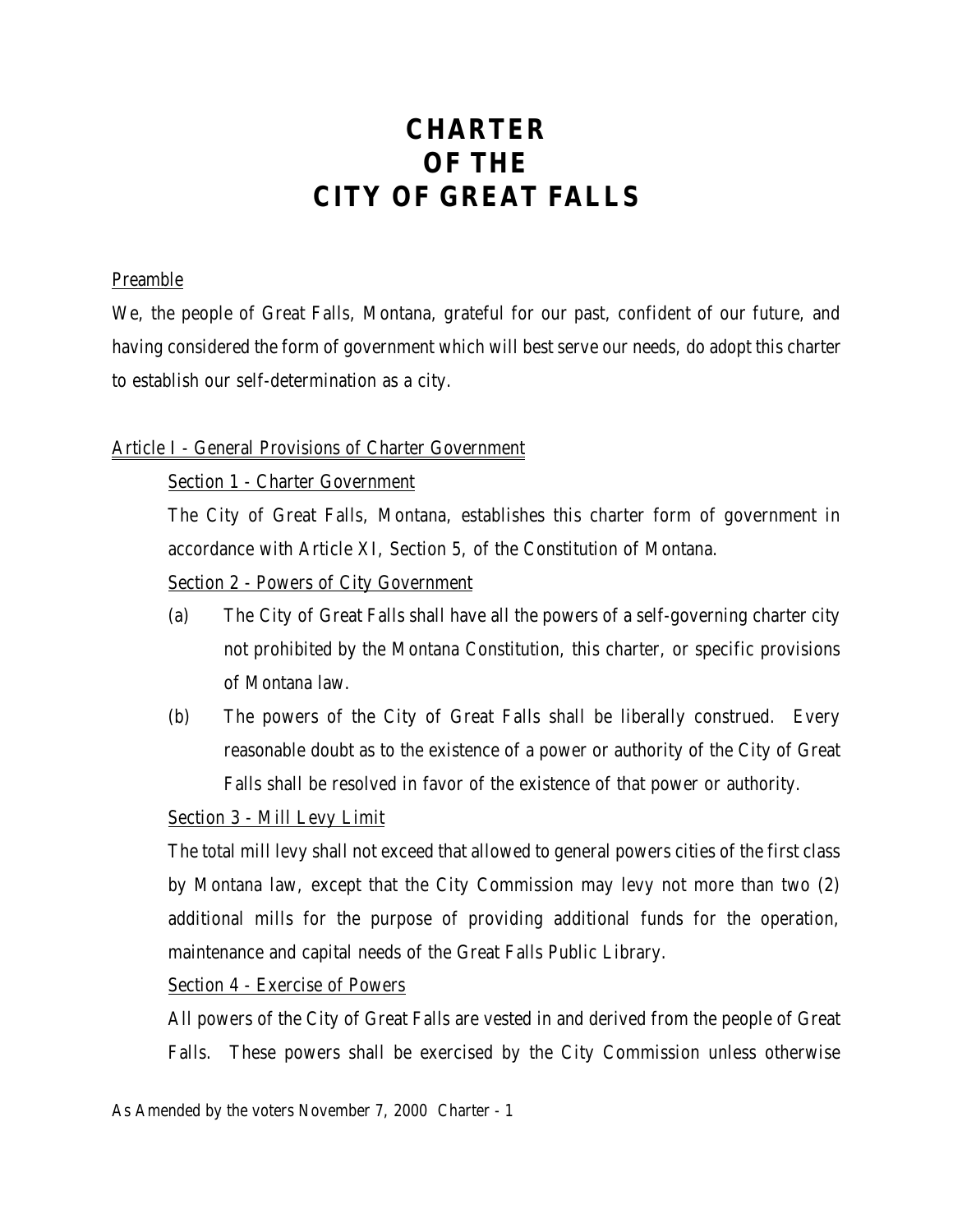provided for by this charter or by Montana law. Enumeration of powers, rights, or duties in this charter shall not be considered exclusive or restrictive.

#### Article II - City Commission

Section 1 - Composition

The City Commission shall be composed of five voting members: four City Commissioners and the Mayor. The City Commission shall be the legislative and policymaking body of the City of Great Falls.

Section 2 - Duties and Responsibilities

The City Commission shall:

- a) Adopt policies and procedures and enact ordinances and resolutions as necessary for the proper execution of governmental functions and responsibilities.
- b) Appoint and supervise, and may remove, the City Manager.
- c) Adopt an annual budget, levy taxes and special assessments, and may borrow money and issue bonds subject to Montana law. Appropriations, exclusive of bond and loan indebtedness, shall not exceed anticipated revenue.
- d) Adopt as necessary an administrative and personnel code and/or policies.
- e) Adopt procedures for contracting with private and public agencies.
- f) Appoint citizens to boards, councils, committees or any other body or group pursuant to law.
- g) Set the salary of the City Commissioners and the Mayor by ordinance.

## Section 3 - Administrative Review

On a majority vote of the whole number of the City Commission, the City Commission may review, inquire, and investigate any operation, management decision, administrative function or other affairs of the City. The City Commission may compel the attendance and testimony of witnesses and the production of books and records by issuance of a subpoena.

As Amended by the voters November 7, 2000 Charter - 2 Except for the purpose of inquiry, or investigation, the City Commission shall be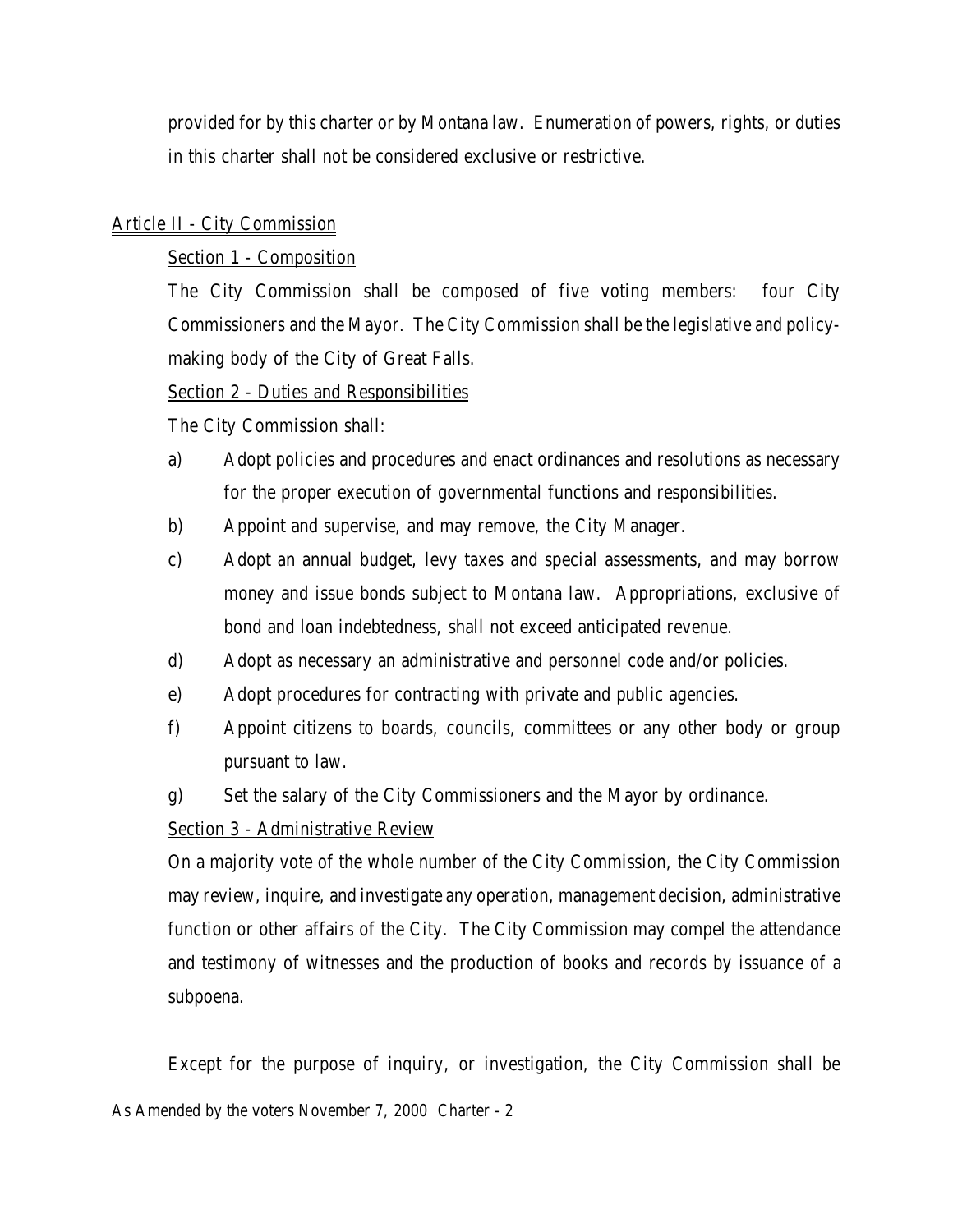involved with administrative and management operations solely through the City Manager.

## Article III - The Office of the Mayor

# Section 1 - Election of the Mayor

- a) The City of Great Falls shall have a Mayor.
- b) The Mayor shall be elected for a term of two years.
- c) The Mayor shall meet all requirements and qualifications for election to the office of City Commissioner.

# Section 2 - Powers and Duties of the Mayor

- a) The Mayor shall be recognized as the official head and representative of the City of Great Falls for the purpose of presiding at City Commission meetings and the performance of ceremonial functions. These functions of the Mayor shall not be construed as conferring upon the mayor executive, personnel, or administrative powers or functions.
- b) The Mayor shall serve as a member of the Commission with all the rights and privileges of City Commissioners. The Mayor shall possess no veto over actions taken by the City Commission.

## Section 3 - Office of the Mayor Pro Tempore

The mayor pro tempore shall serve in the absence of the elected mayor. The City Commissioner shall elect from among themselves a Mayor Pro-Tempore no later than one month after taking office. The Mayor Pro-Tempore shall serve a term of two years, or until the City Commission has held an election. Any vacancy in this office shall be filled by a special election among the remaining City Commissioners. Any person elected to fill such a vacancy shall serve the remaining portion of the term in which the vacancy occurred.

## Article IV - Elections and Vacancies

Section 1 - Election of City Commissioners and the Mayor

a) City Commissioners and the Mayor shall be residents and qualified electors of the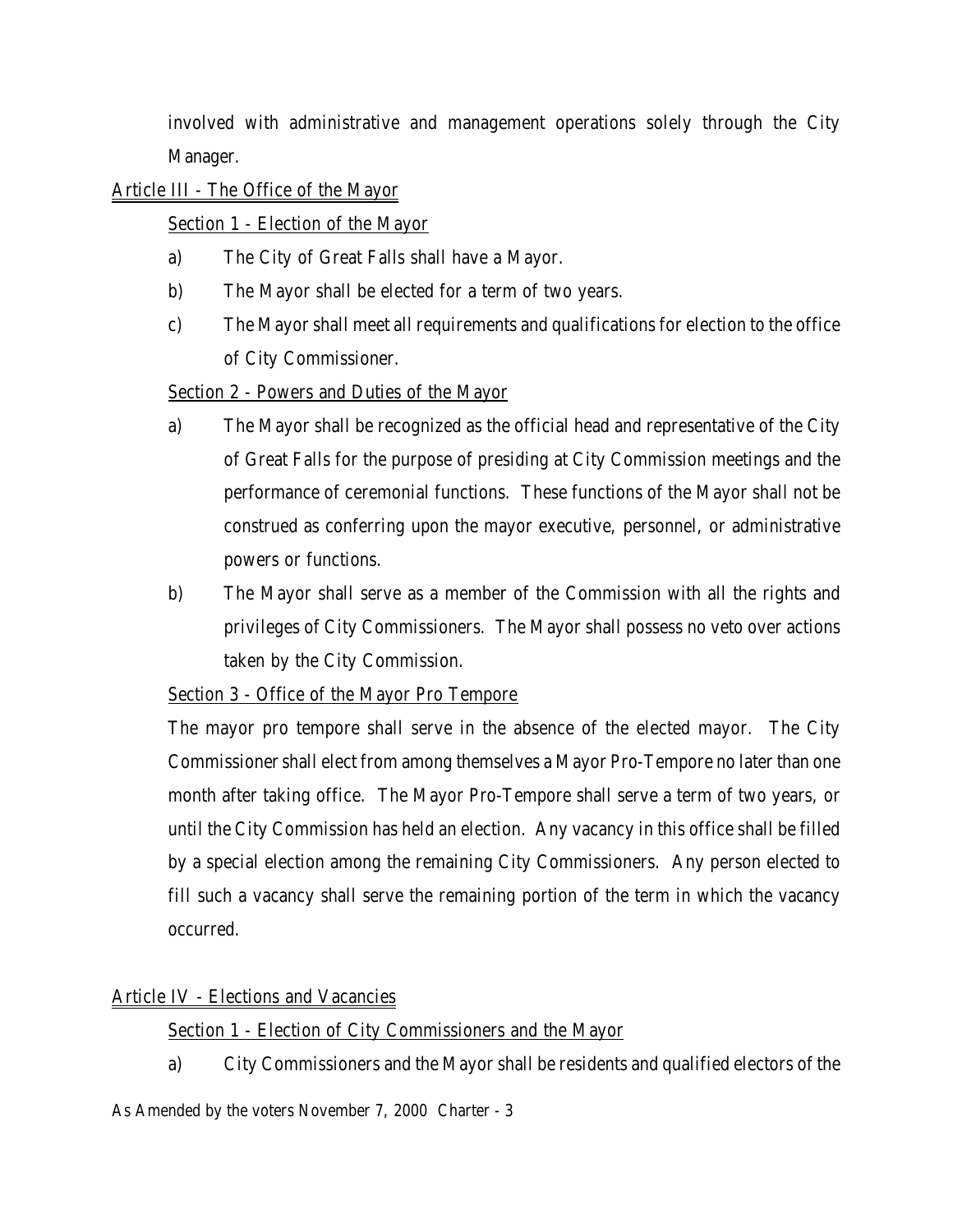City of Great Falls.

- b) Elections for City Commissioners and for the Mayor shall be non-partisan.
- c) City Commissioners shall be elected for a term of four years and the Mayor shall be elected for a term of two years. Except in the case of a previous vacancy, two City Commissioners and the Mayor shall be elected every two years. City Commissioners and the Mayor shall take office the first Tuesday after January 1st in the year following the election.
- d) City Commissioners and the Mayor shall be nominated and elected at large.

Section 2 - Vacancy in the Office of City Commission or Mayor

- a) The office of City Commissioner or Mayor shall become vacant upon death, resignation, recall or forfeiture of office. Grounds for forfeiture of office shall be:
	- (1) Loss of eligibility for election.
	- (2) Violation of any express provision of this charter.
	- (3) Conviction of a felony.
- b) A majority of the City Commission shall be the judge of the election and qualifications of its members and the grounds for forfeiture of their office. A City Commissioner or Mayor charged with conduct constituting grounds for forfeiture of office shall be entitled to notice in writing of such charges and a public hearing on demand before a majority of the City Commission.
- c) When a vacancy occurs, the City Commission, may, by majority vote of its remaining members, appoint a person, eligible to hold such office, to fill the vacancy of City Commissioner or Mayor until the next regular City election. The person elected at the next regular City election shall serve the unexpired term of the office in which the vacancy occurred.

# Article V - City Court

There shall be a city court and an elected city judge as provided by Montana law.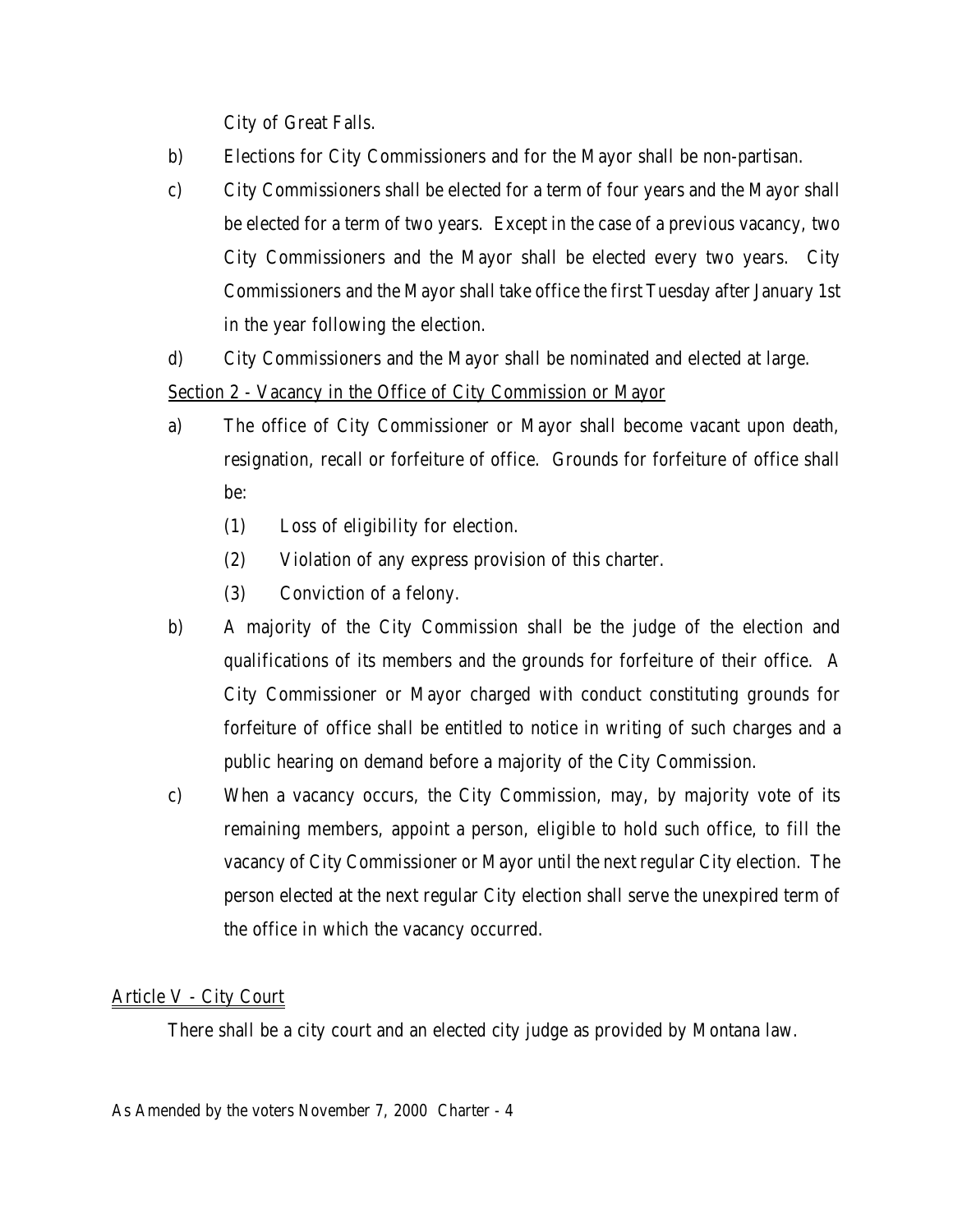#### Article VI - City Government Administration

Section 1 - Position of the City Manager

The City Commission shall employ a City Manager on the basis of merit.

Section 2 - Appointment and Removal of the City Manager

The City Commission shall appoint or remove the City Manager by majority vote of the whole number of the Commission.

Section 3 - Salary of the City Manager

The salary of the City Manager shall be set by the City Commission.

Section 4 - Duties of the City Manager

The City Manager shall be the chief administrative and executive officer of the City and shall be responsible to the City Commission for the administration of all City affairs required by this charter, law, ordinance or resolution. The City Manager shall:

- a) Carry out policies established by the City Commission.
- b) Perform the duties required by this charter, law, ordinance, or resolution.
- c) Enforce laws, ordinances and resolutions.
- d) Administer the affairs of the City .
- e) Direct, organize, supervise, and administer all departments, divisions, agencies, bureaus, and the offices of the City .
- f) Make recommendations to the City Commission.
- g) Report to the City Commission on the fiscal affairs and the financial condition of the City .
- h) Prepare and present the budget to the City Commission.
- i) Execute bonds, notes, contracts, and written obligations of the City Commission and the City of Great Falls subject to the approval of the City Commission.
- j) Report to the City Commission on the affairs of the City as the City Commission may require.
- k) Attend City Commission meetings with the right to take part in the discussion but not to vote.
- l) Appoint and be administratively responsible for all City employees, including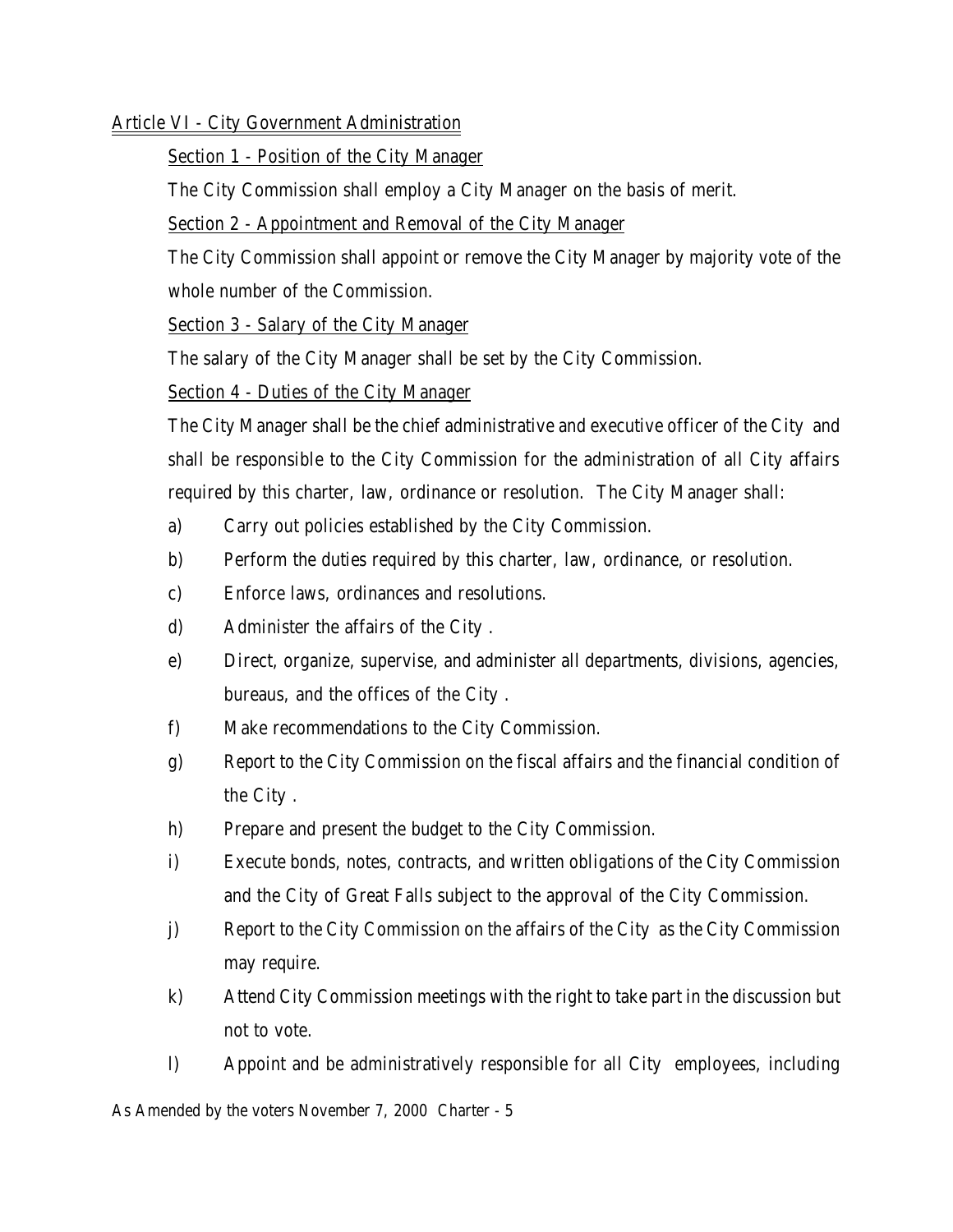their suspension or removal.

- m) Appoint with the approval of the City Commission a qualified acting City Manager to exercise the powers and perform the duties of the City Manager during temporary absences.
- n) Be responsible for the administration of an employee grievance appeals procedure as adopted by the City Commission.
- o) May, without notice, cause the affairs of any department, division, office, agency or other City administrative unit or employee to be examined.

## Section 5 - Administrative Departments

Administrative departments, divisions, bureaus, agencies, offices, and other administrative entities shall be subject to the control and supervision of the City Manager and shall be established by ordinance.

# Article VII - Citizen Involvement in Government

## Section 1 - Initiative, Referendum, and Recall

The qualified electors of the City of Great Falls may exercise the powers of Initiative, Referendum, and Recall as provided by Montana law.

Section 2 - Open Government

All records of the City of Great Falls, including the City Commission and all boards, councils, committees, shall be open to the public as provided by Montana law. All meetings of such bodies shall be publicly announced in advance and shall be open to the public as provided by Montana law.

## Section 3 - Citizen Involvement

The City Commission may establish and appoint persons to boards, councils, committees, commissions, and other bodies of an advisory or substantive nature to assist the commission in the exercise of its duties. The City of Great Falls encourages citizens to participate in these bodies by serving as members, attending meetings, and other similar methods.

## Section 4 - Neighborhood Councils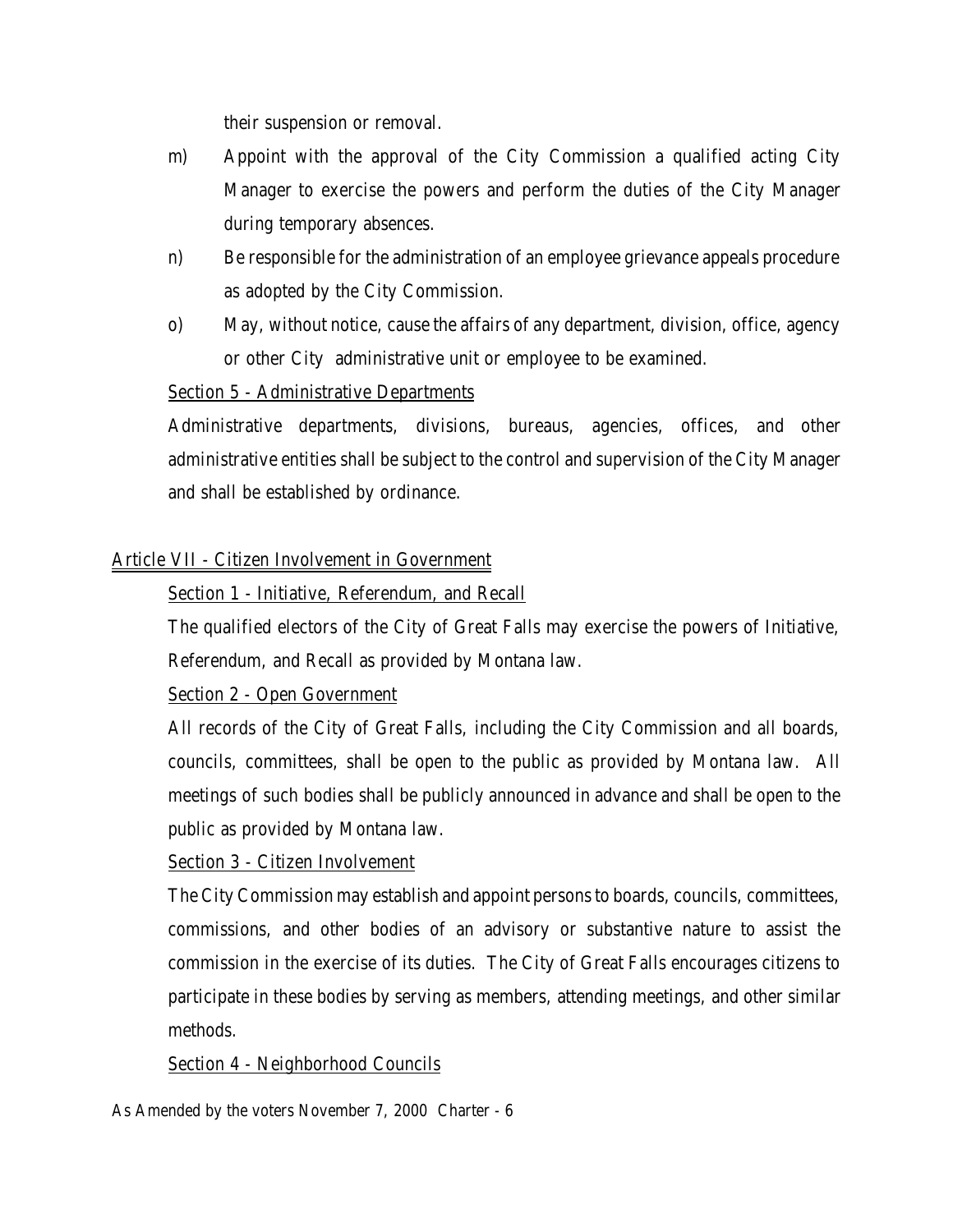a) Purpose: There shall be neighborhood councils. The councils shall act in an advisory capacity to the City Commission, the City Manager and to other City advisory bodies, and may contribute information, opinions, advice, suggestions and recommendations to the City Commission, City Manager and other City advisory bodies on all governmental affairs and services having an effect on the area the neighborhood council represents, including, but not limited to, public finance, public works, public safety, planning and zoning, and public health and sanitation.

b) Provision of Neighborhood Districts; Composition of Councils; Election: The City Commission shall, by ordinance, divide the City of Great Falls into no less than nine (9) and no more than thirteen (13) neighborhood council districts. The residents of a district shall comprise the electorate for that district. Each district shall have a council comprised of five (5) members; elected to a two (2) year term at the election held in conjunction with the City general election. Nominees for election to a neighborhood council must be residents of their designated neighborhood district.

c) Organization: Each council shall organize with a chairman, secretary, and an official delegate to attend City Commission meetings. The chairman must be one of the five elected council members. In the event of a vacancy on the council, the remaining members shall appoint a person eligible to hold the position to fill the vacancy until the next general election. Within thirty (30) days after each election, each neighborhood council shall meet to organize as provided in the section. Each council shall adopt bylaws prescribing additional duties of the council, meeting criteria and times, and such other provisions as the council may deem appropriate and which are not inconsistent with the provisions of this charter and the laws of Montana. The City Commission may provide model by-laws for use by the councils in drafting their own by-laws.

d) Open Meetings and Right to Know: All meetings of the neighborhood councils shall be open to the public. All records maintained by the council shall be available for public inspection.

e) Organization of a Great Falls Citizen's Council: A majority of the neighborhood councils may provide for the creation of a Great Falls citizen's Council, consisting of one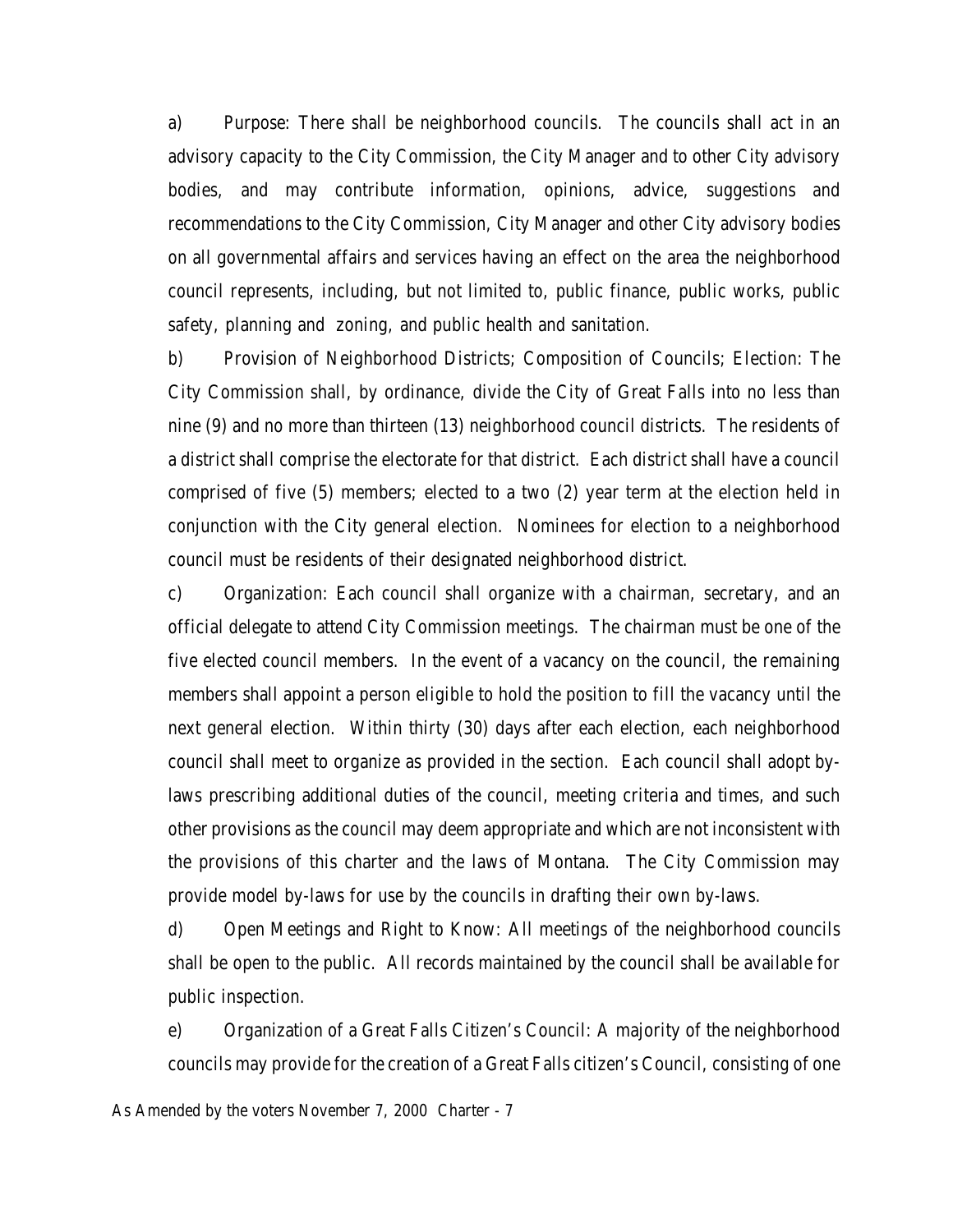(1) member from each of the participating neighborhood councils. The Citizen's Council may determine its rules of organization and operation, except that no rules adopted shall be inconsistent with the provisions of this Charter or the laws of Montana. The City Commission may provide model by-laws for use by the Council in draft in its own bylaws. The purposes of the Citizen's Councils shall be set forth in paragraph (a) of this section.

f) Obligations of the City Commission; City of Great Falls: Nothing in this section shall obligate the City Commission to appropriate funds to any council for its operation, or to the Great Falls Citizen's Council authorized in paragraph (e). The City of Great Falls shall not be liable for any obligations incurred by the councils or the Citizen's Council during their existence except as provided for by the City Commission.

g) Sunset Provision and City Liability: At the general election currently set for November 2001, or in the event state election laws are changed than no later than the general election set for November 2002, the City electorate shall vote on the question whether to retain this section. The ballot presented by voters shall be in the following form:

FOR retaining neighborhood councils and the Citizen's Council as provided by Article VII, Section 4, of the Charter. AGAINST retaining neighborhood councils and the Citizen's Council as provided in Article VII, Section 4 of the Charter.

In the event the majority of the City electorate voting in the general election vote against retention of the neighborhood councils, then the councils shall terminate on January 1st of the year immediately following the election. The councils shall be responsible for completing any unfinished business before that date.

#### Article VIII - Amendment, Effective Date, and Severability

#### Section 1 - Amendment

This charter may be amended only as provided by Montana law. A majority of the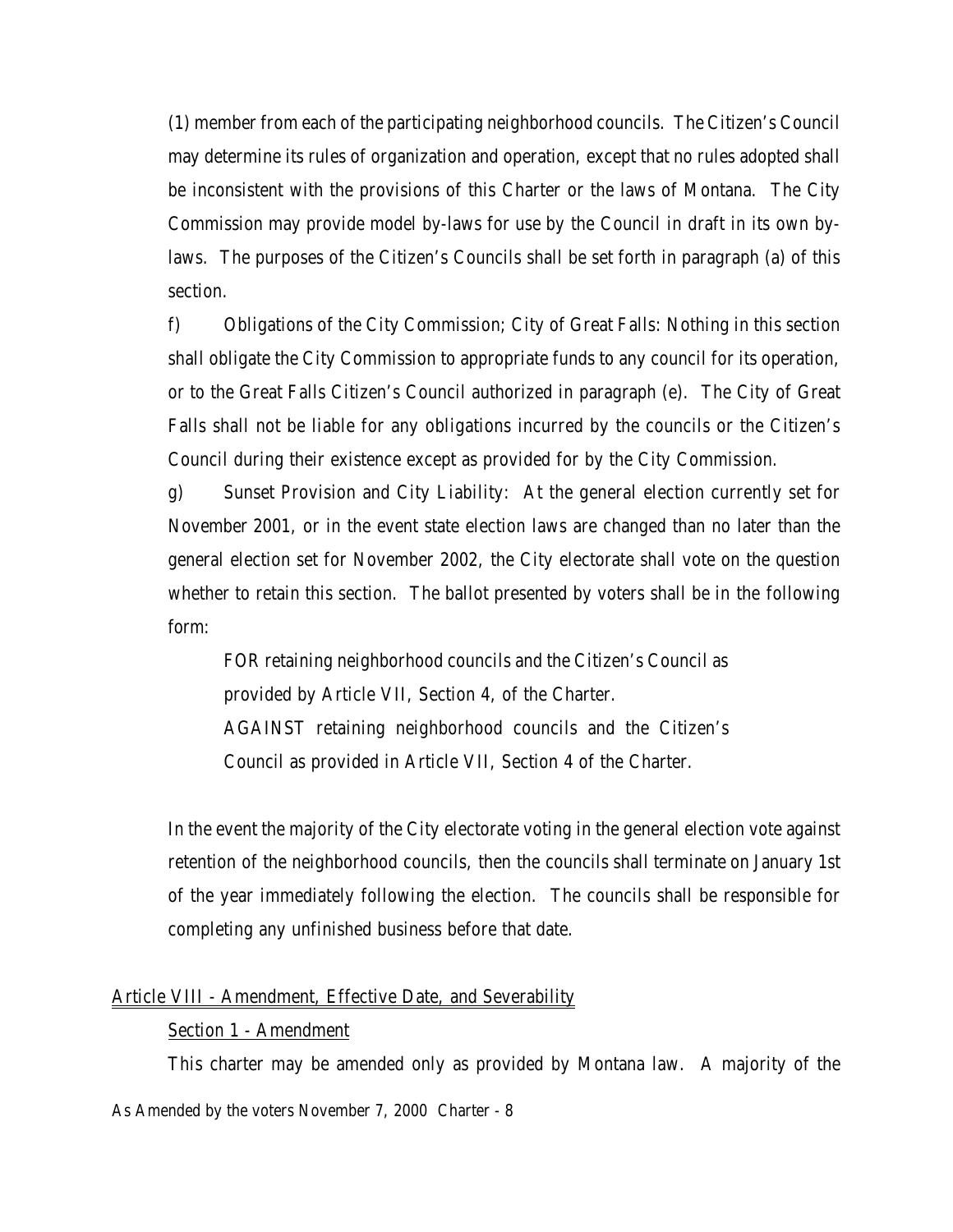qualified electors of the City of Great Falls voting on the question shall be required for passage of a charter amendment.

Section 2 - Effective Date

This charter shall become effective on July 1, 1986.

Section 3 - Severability

If any provision of this charter is held invalid, the other provisions of this charter shall not be affected thereby. If the application of this charter, or any part of its provision, to any person or circumstances, is held invalid, the application of the charter and its provisions to other persons or circumstances shall not be affected thereby.

## Article IX - Transitional Provisions

# Section 1 - General Transition

Transition to this charter form of government shall be as prescribed by Montana law. The City Commission shall provide for such transition by ordinance, rule or resolution not inconsistent with Montana law. This transition article shall not be published as a regular part of this charter after the provisions have been implemented.

## Section 2 - Compliance of Ordinances

The City Commission shall review and where necessary revise or repeal all City ordinances to provide for their compliance and consistency with this charter by no later than June 30, 1987.

## Section 3 - Election Transition

- a) The five members of the City Commission elected under the previous form of government, including the Mayor and Mayor-elect elected under the previous form of government shall serve as City Commissioners in the charter form of government until the expiration of the term of office to which they were elected in the previous form of government.
- b) In the primary and general elections to be held in September and November of 1987, the two City Commission seats that were up for election in 1983 shall be up for election.